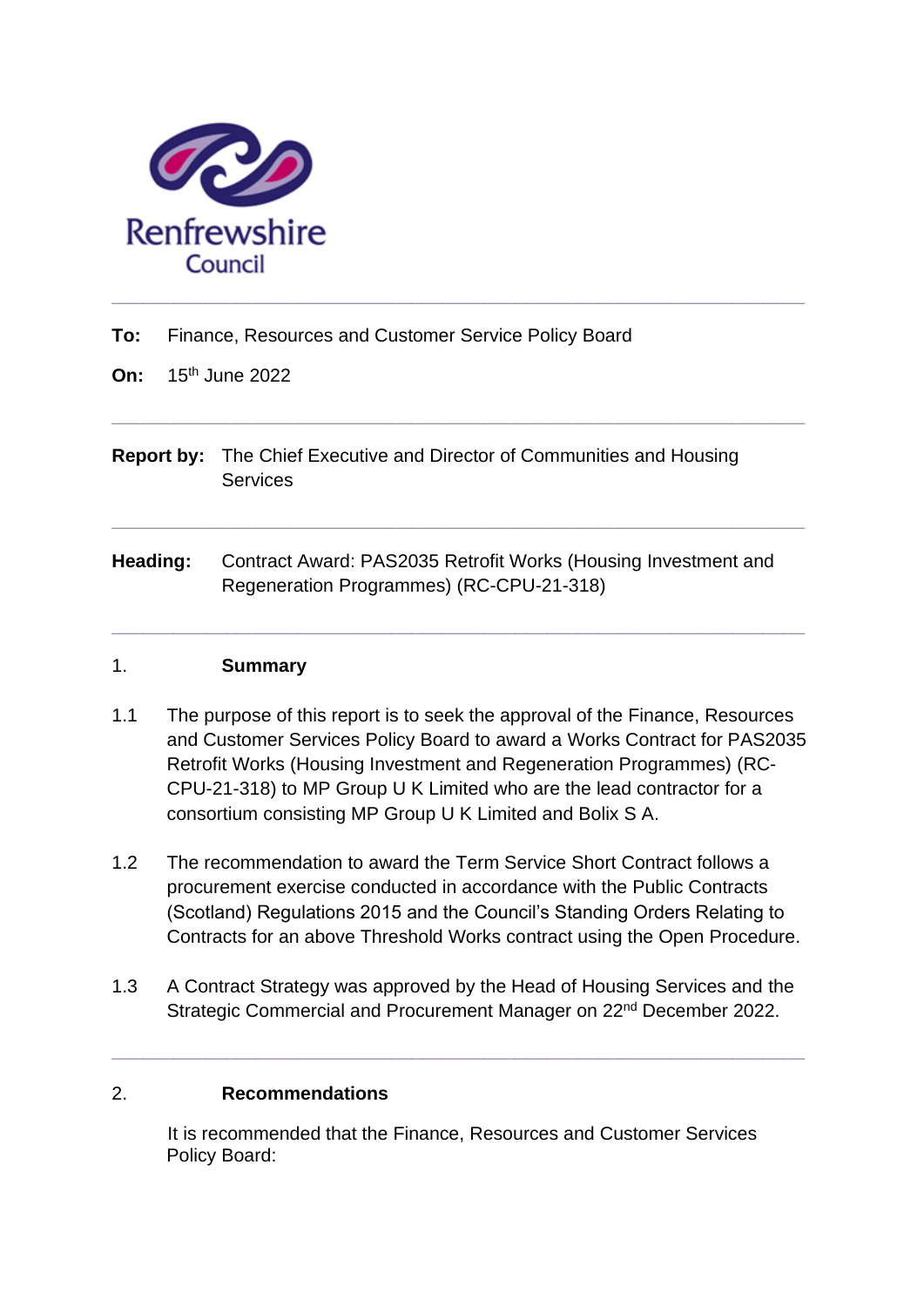- 2.1 Authorise the Head of Corporate Governance to award a Contract for PAS2035 Retrofit Works (Housing Investment and Regeneration Programmes) (RC-CPU-21-088) to MP Group U K Limited, who are the lead contractor for a consortium consisting of MP Group U K Limited and Bolix S A;
- 2.2 Authorise a maximum contract value of up to £60,000,000.00 excluding VAT for all Task Orders made under this Contract;
- 2.3 Authorise a proposed *starting date* of 18 th July 2022 with the contract period being 2 years with the Council having the option to extend for up to 12 months on two (2) separate occasions. The actual *starting date* will be confirmed in the Council's Letter of Acceptance:
- 2.4 Note, the final value of this contract will be determined by the number of properties both Council owned and privately owned identified and subject of Task Orders;
- 2.5 Note, a Consortium Guarantee is required from the contractor within two (2) weeks of the date of the Letter of Acceptance; and
- 2.6 Note the contract award is subject to MP Group U K Limited providing the required level of Professional Indemnity insurance cover.

\_\_\_\_\_\_\_\_\_\_\_\_\_\_\_\_\_\_\_\_\_\_\_\_\_\_\_\_\_\_\_\_\_\_\_\_\_\_\_\_\_\_\_\_\_\_\_\_\_\_\_\_\_\_\_\_\_

# 3. **Background**

3.1 The Council is undertaking a significant retrofit and regeneration programme of its housing stock throughout Renfrewshire in order to meet the Energy Efficiency Standard for Social Housing (EESSH), maintain and improve its Scottish Housing Quality Standard (SHQS) position and improve energy efficiency and minimise future maintenance of its social rented and mixed tenure housing stock.

This includes a housing-led regeneration and renewal programme for Renfrewshire which was approved by the Council in December 2020. The ambitious proposals for a major programme of investment in house-led regeneration and renewal will not only significantly enhance the Council's housing stock but will also contribute to the wider transformation of Renfrewshire as a place and will be central to the economic and social recovery of Renfrewshire.

3.2 This procurement is for the appointment of a suitably qualified contractor to supply and install retrofit external works to existing residential wholly Council owned properties and mixed tenure blocks to improve their energy efficiency.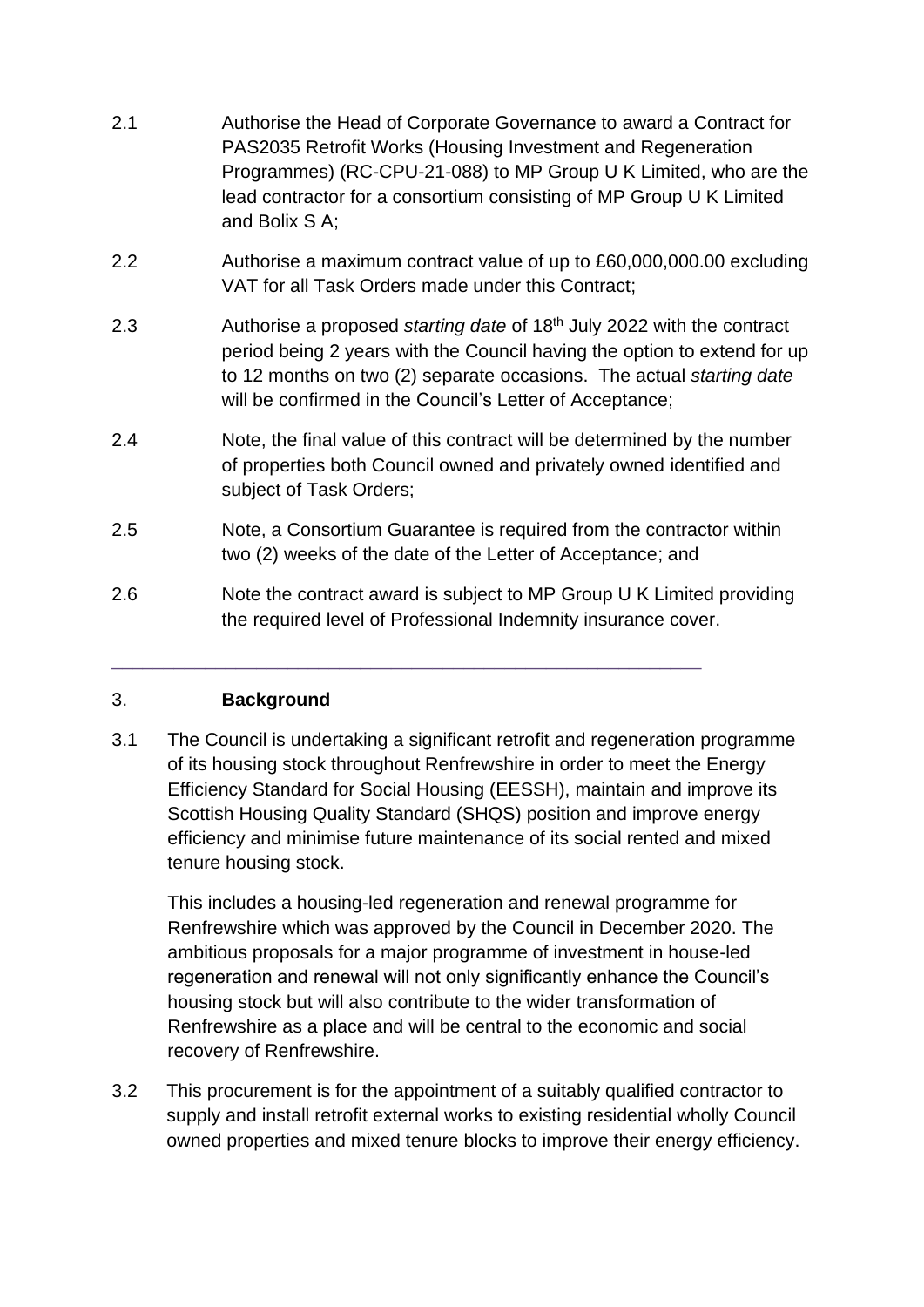The contractor will act as a Retrofit Installer and be responsible for ECO Management, to manage, carry out external envelope works and retrofit works to residential wholly Council owned and mixed tenure properties throughout the Renfrewshire Council area for the housing investment and regeneration programme, as set out within the Housing Revenue Account (HRA) Capital Investment Plan which was approved by Council on 3rd March 2022.

The programme will include internal and external works to domestic properties (a mix of both Council owned and privately owned properties of various archetypes), such work is to ensure the property achieves a standard compliant with PAS2035:2019, which is the prescribed specification for energy retrofit of domestic buildings. A whole house retrofit approach to housing investment and regeneration works will be taken, as this is a more cost effective approach than undertaking multiple works over time and also reduces disruption to residents. In addition, delivering a whole house retrofit approach to PAS2035 standard is critical to achieving a high-performance design solution to improve the thermal performance of the Council's housing stock.

- 3.3 This Contract was tendered as a NEC4 Term Service Short Contract June 2017 (as amended in January 2019 and October 2020) with the 'Z' clauses and this type of contract has no guarantee of the value of the spend as this will depend on the Task Orders issued by the Council. The maximum spend over the four (4) year period was tendered as £60,000,000 based on an estimated £15,000,000 annually, annual spend may exceed £15,000,000.
- 3.4 To initiate this procurement process a contract notice was published on Find a Tender issued via the Public Contracts Scotland advertising portal on Thursday 23rd December 2021 with the tender documentation available for downloading from the Public Contracts Scotland – Tender portal from this date.
- 3.5 During the live tendering period, thirty (30) organisations expressed an interest in this opportunity. By the closing date (Tender Deadline) set for the return of electronic tender submissions, 12 noon on Monday 14<sup>th</sup> February 2022, eight (8) organisations submitted a response, five (5) declined and seventeen (17) failed to respond.
- 3.6 Tenderers were required to complete a Single Procurement Document (SPD) to be submitted with their tender submission in accordance with Regulation 60 of the Public Contracts (Scotland) Regulations 2015. The eight (8) tender submissions received each contained a completed SPD which was then evaluated against the SPD pre-determined set of criteria by representatives from Housing Services, the Corporate Procurement Unit, Corporate Risk, Finance and Resources and Corporate Health and Safety.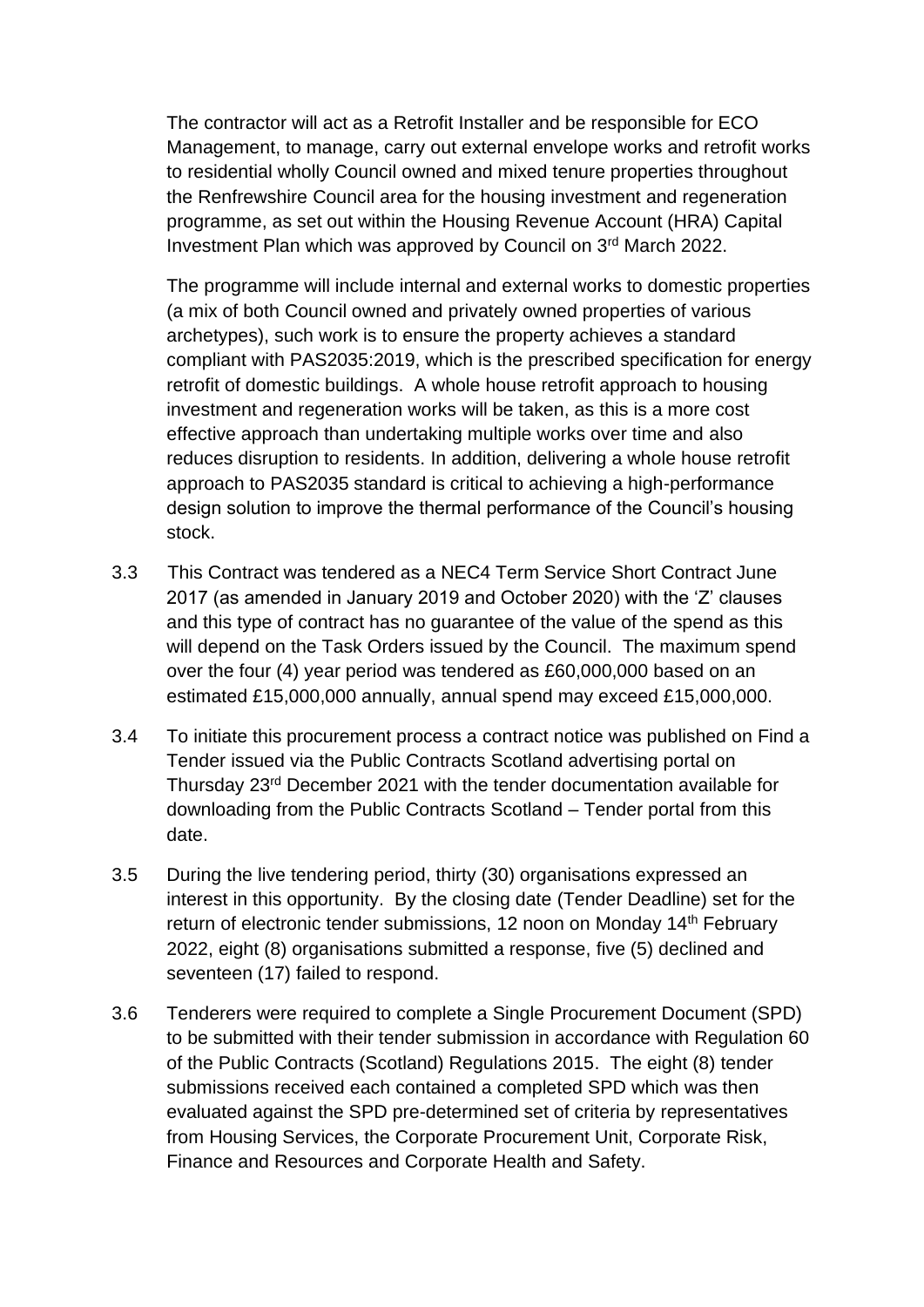- 3.7 All eight (8) tender submissions confirmed they met the requirements of the SPD and progressed to evaluation against the published award criteria of 60% Price and 40% Quality. During the evaluation, one (1) Tenderer was deemed to have an irregular bid due to a pricing document error and was removed from the process.
- 3.8 The scores relative to the award criteria for each of the remaining seven (7) Tenderer Tender submissions are noted below:

|                |                                                                  | Quality<br>(40%) | <b>Price</b><br>$(60\%)$ | <b>Total</b><br>$(100\%)$ |
|----------------|------------------------------------------------------------------|------------------|--------------------------|---------------------------|
| $\mathbf 1$    | A consortium led<br><b>MP</b><br>by<br><b>Group U K Limited*</b> | 34.88            | 59.65                    | 94.53                     |
| 2 <sup>2</sup> | A C Whyte & Co Limited                                           | 35.00            | 56.46                    | 91.46                     |
| $\mathbf{3}$   | <b>Everwarm Ltd</b>                                              | 40.00            | 51.45                    | 91.45                     |
| 4              | <b>Valley Group Limited</b>                                      | 31.13            | 60.00                    | 91.13                     |
| $5\phantom{1}$ | <b>Procast Building Contractors</b><br>Ltd.                      | 36.75            | 47.21                    | 83.96                     |
| 6              | <b>G.M.G. (Contractors) Limited</b>                              | 31.63            | 51.14                    | 82.76                     |
| $\overline{7}$ | <b>Decorating</b><br><b>Bell</b><br><b>Group</b><br>Limited      | 30.63            | 46.36                    | 76.99                     |

\* Other members of the consortium; Bolix S A.

- 3.9 The evaluation of tender submissions received identified that the tender submission by MP Group U K Limited, as part of a consortium with Bolix S A was the most economically advantageous tender.
- 3.10 The form of contract will be NEC4 Term Service Short Contract June 2017 (as amended in January 2019 and October 2020) with Z Clauses.
- 3.11 The Contract is funded from the Housing Revenue Account (HRA) Capital Programme budget. The Council will also seek to maximise any potential funding opportunities to support the delivery of this Contract.
- 3.12 Mandatory Community Benefits were included as a condition of this contract which MP Group U K Limited confirmed they would adhere to. The commitment was to deliver seven (7) Employment Opportunities, these Employment opportunities will be delivered without any spend on the Contract. The mandated Community Benefits are detailed below:

| <b>Mandated Community Benefits Requested</b>     |  |
|--------------------------------------------------|--|
| Job for an unemployed individual from a Priority |  |
| Group                                            |  |
| Job for an unemployed individual                 |  |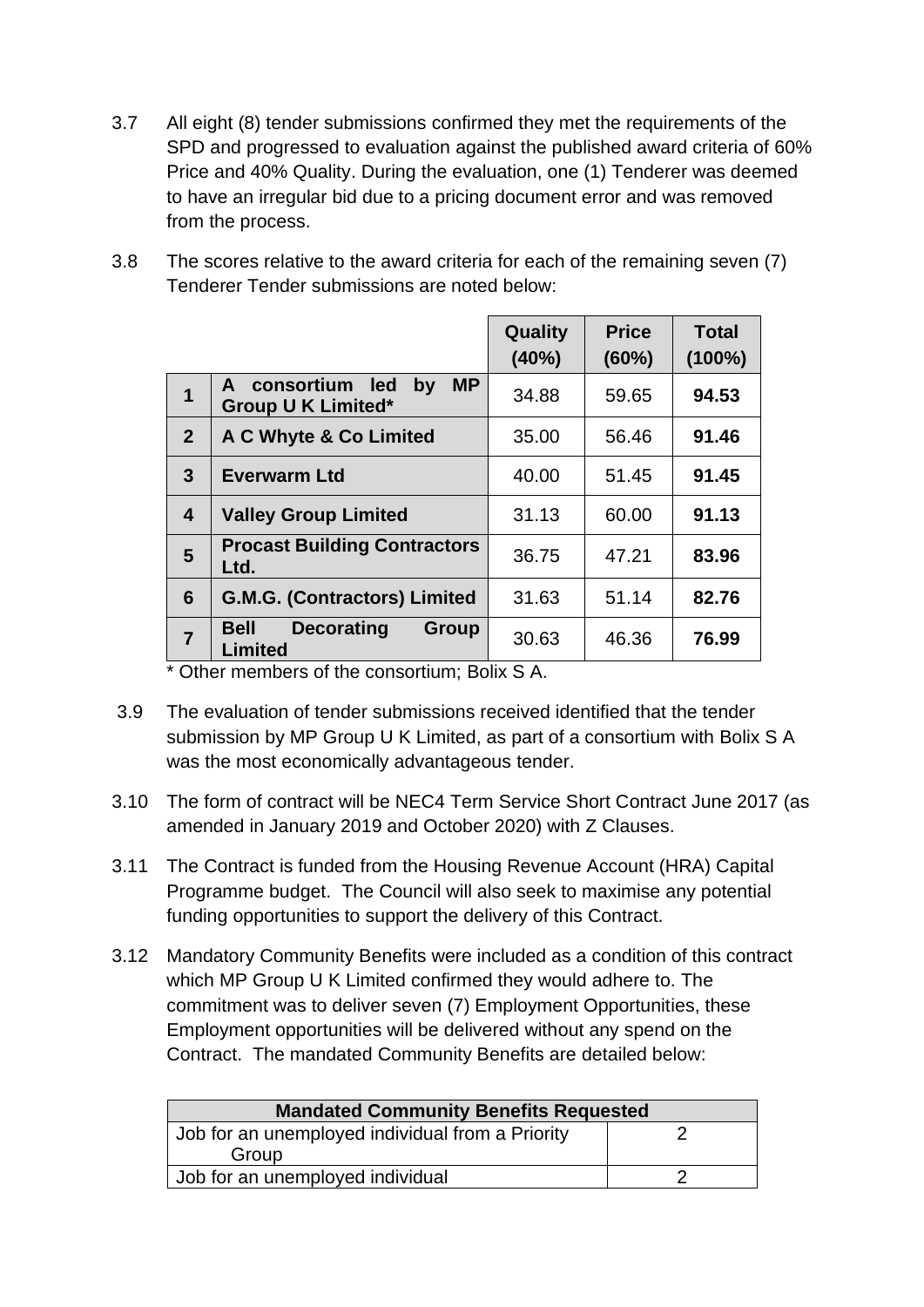| Modern Apprenticeship |  |
|-----------------------|--|
|-----------------------|--|

3.13 In additional to the mandatory Community Benefits requested and offered, as part of the quality requirements community benefits were requested for every £3,000,000 (£3m) worth of spend, whether in an individual Task Order or across a number of Task Orders. Those Community Benefits will be delivered each time the spend increases by £3m and MP Group U K Limited has committed to deliver the following Community Benefits as part of this contract for every £3m worth of spend:

| <b>Community Benefits Description</b>            | No of People /<br><b>Activity</b> |
|--------------------------------------------------|-----------------------------------|
| Work Experience Placement for an individual      | 3                                 |
| 16+ years of age                                 |                                   |
| Work Experience Placement for an individual in   | 3                                 |
| full time education                              |                                   |
| <b>Industry Awareness Events</b>                 | 2                                 |
| Commitment to ensure that supply chain           |                                   |
| opportunities are prioritised for Renfrewshire   |                                   |
| based businesses                                 |                                   |
| Non financial support for a Social Enterprise or | າ                                 |
| other approved community initiative              |                                   |

3.14 In addition to the Community Benefits identified in 3.12 and 3.13 above, the Council also requested voluntary Community Benefits. Tenderers were asked to take into account the nature of this Contract and its location. MP Group UK Limited have also offered the following voluntary Community Benefits:

#### **Added Value Community Benefits Description**

Training Academy – 6 monthly targeted events offering advice and guidance on routes into the industry and practical skill demonstrations for local unemployed people or those in full time education with an interest in construction. Annual food and/or household goods donation of at least £250 or the provision of staff volunteers to assist in the delivery of the service to two locally based schemes such as Renfrewshire Foodbank or Community Fridge and Community Cabinet Paisley. Labour and/or material donation.

**\_\_\_\_\_\_\_\_\_\_\_\_\_\_\_\_\_\_\_\_\_\_\_\_\_\_\_\_\_\_\_\_\_\_\_\_\_\_\_\_\_\_\_\_\_\_\_\_\_\_\_\_\_\_\_\_\_\_\_\_\_\_\_\_\_\_\_**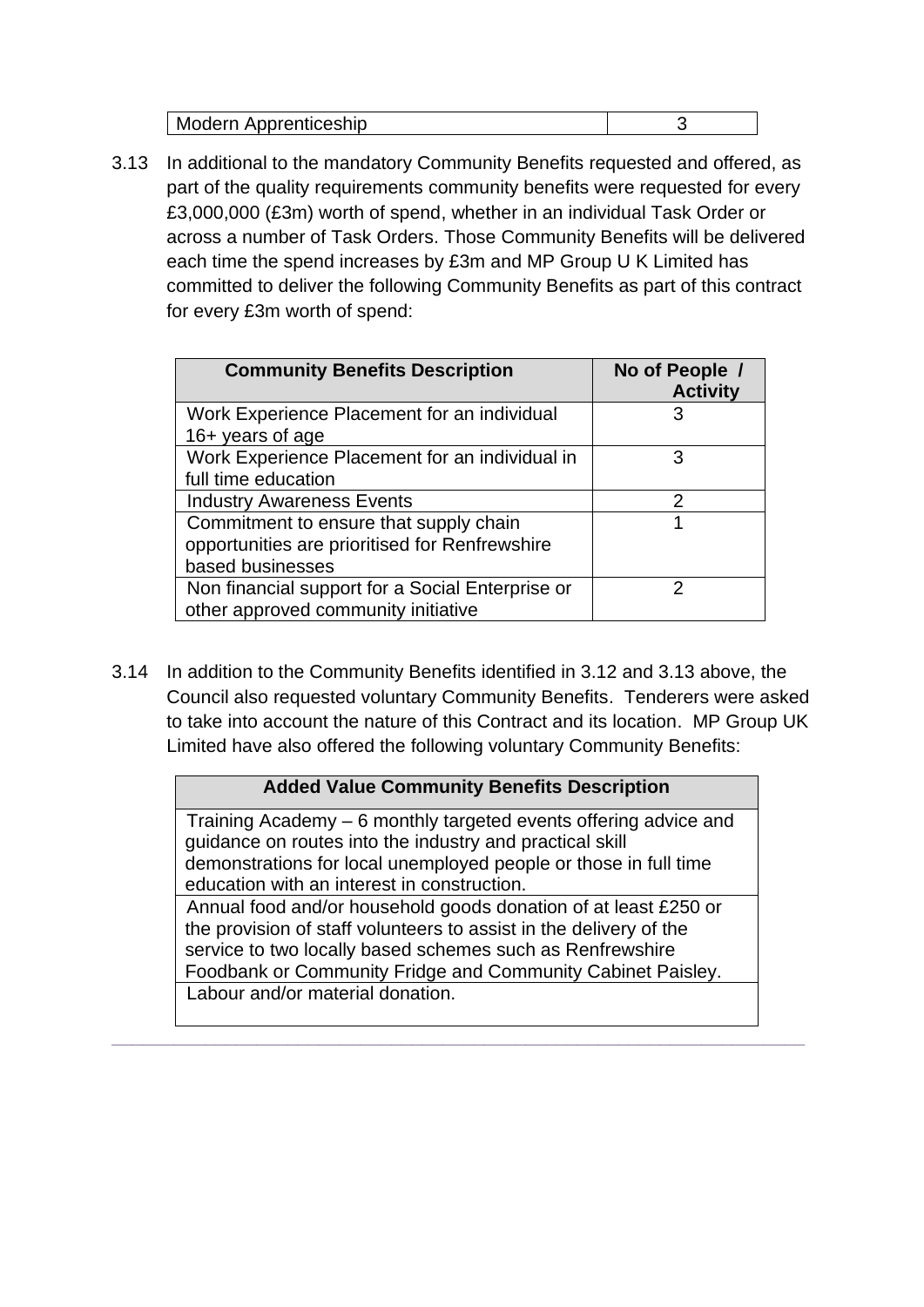### **Implications of the Report**

*.* 

- 1. **Financial** *–* The costs for this Contract will be met through the Housing Revenue Account Capital Programme budget.
- 2. **HR & Organisational Development** *–* No TUPE implications.

## 3. **Community/Council Planning –**

- *Our Renfrewshire is fair* Tenderers were assessed within this procurement process in regard to their approach to ensuring fair working practices throughout their organisation and supply chain i.e. payment of the living wage, training and development opportunities.
- *Creating a sustainable Renfrewshire for all to enjoy* MP Group U K Limited has committed to deliver Community Benefits as detailed within section 3.12, 3.13 and 3.14 of this report.
- *Our Renfrewshire is thriving* Maximising economic growth, which is inclusive and sustainable.
- *Building strong, safe and resilient communities* Ensure our neighbourhoods are safe and attractive.
- *Tackling inequality, ensuring opportunities for all* Improving housing conditions for both Council tenants and owners.
- *Creating a sustainable Renfrewshire for all to enjoy* The works will ensure that the housing stock is up to standard and protected for the future, while reducing carbon and helping to reduce residents' energy bills within the 8 neighbourhoods.
- 4. **Legal** The Procurement of this Works Contract has been conducted as an above Threshold Open Procedure in accordance with the Public Contracts (Scotland) Regulations 2015 and Renfrewshire Council's Standing Orders relating to Contracts.
- 5. **Property/Assets** This contract will ensure that the housing stock is up to standard and protected for the future, while reducing carbon and helping to reduce residents' energy bills.
- 6. **Information Technology** No Information Technology implications have arisen or are anticipated.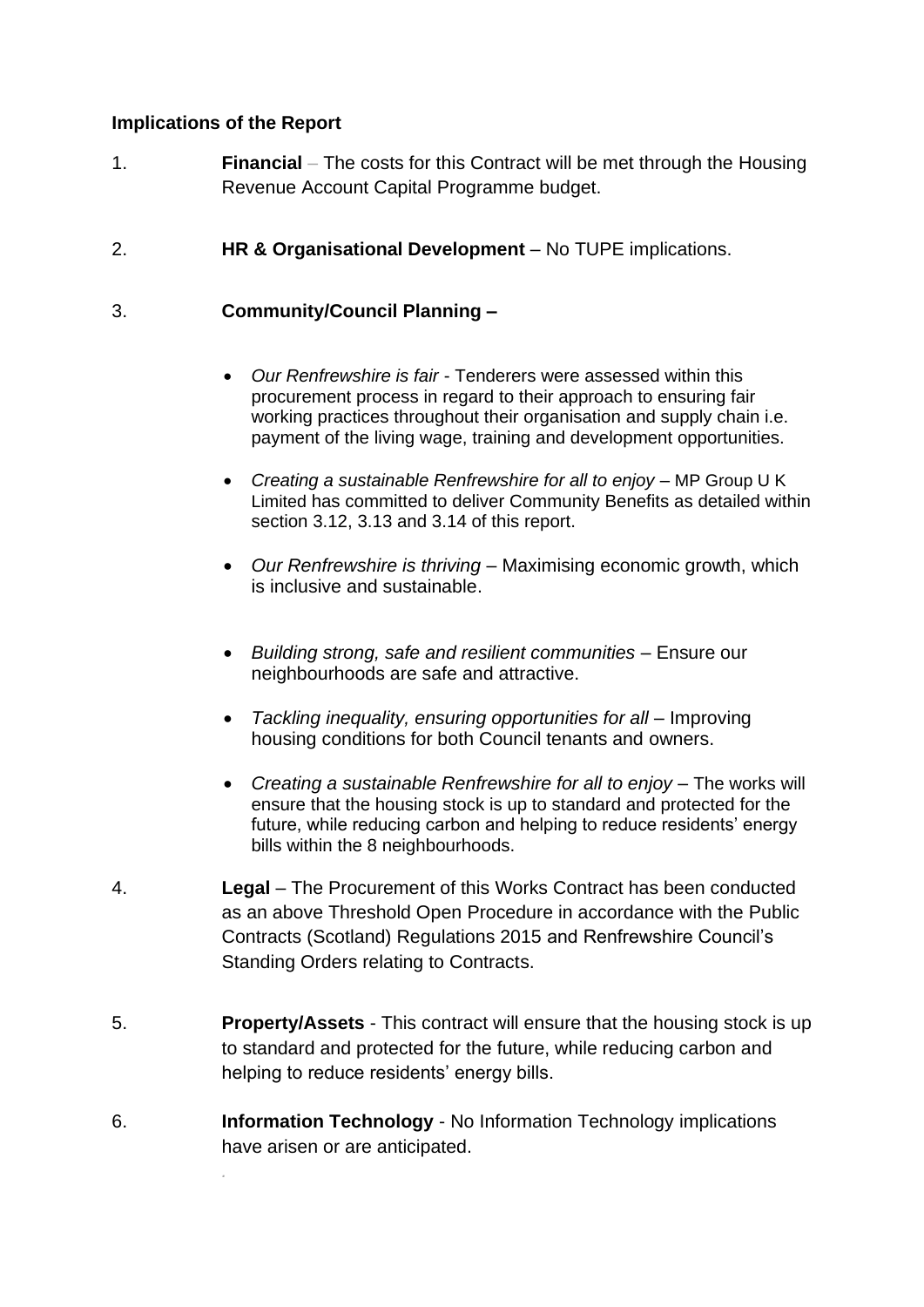- 7. **Equality & Human Rights** The Recommendations contained within this report have been assessed in relation to their impact on equalities and human rights. No negative impacts on equality groups or potential for infringement of individuals' human rights have been identified arising from the recommendations contained in the report because for example it is for noting only. If required following implementation, the actual impact of the recommendations and the mitigating actions will be reviewed and monitored, and the results of the assessment will be published on the Council's website.
- 8. **Health & Safety** MP Group U K Limited and Bolix S A health and safety credentials were evaluated by Corporate Health and Safety and met the Council's minimum requirements regarding health and safety.
- 9. **Procurement** The procurement procedure outlined within this report ensures that the Council meets its statutory requirements in respect of procurement procedures, efficiency and modern government.
- 10. **Risk** *–* MP Group U K Limited and Bolix S A insurances were assessed and evaluated to confirm that they meet the minimum requirements regarding insurable risk.
- 11. **Privacy Impact** No Privacy implications have been identified or are anticipated.
- 12*.* **Cosla Policy Position** *–* No Cosla Policy Position implications have arisen or are anticipated.
- 13*.* **Climate Risk** Tackling Climate Change and working towards Net Zero are addressed throughout this contract. The environmental impacts considered are broad and range from the disposal of waste generated from the works being carried out to the type of vehicles and machinery being used on the site. The Contractor will require to consider the emissions from their vehicles when working on site and to switch engines off when not in use to prevent unnecessary emissions. The level of impact associated with provision of these works has been assessed using the Scottish Government Sustainability Test and is considered to be overall low risk.
	- Carbon Energy Consumption The works in the Contract should reduce the energy consumption of the Council domestic properties by replacing roof insulation, external wall panels, offering better insulation and reducing heat loss. The contract management will include monitoring of compliance with relevant Energy Efficiency Measures (EEM).